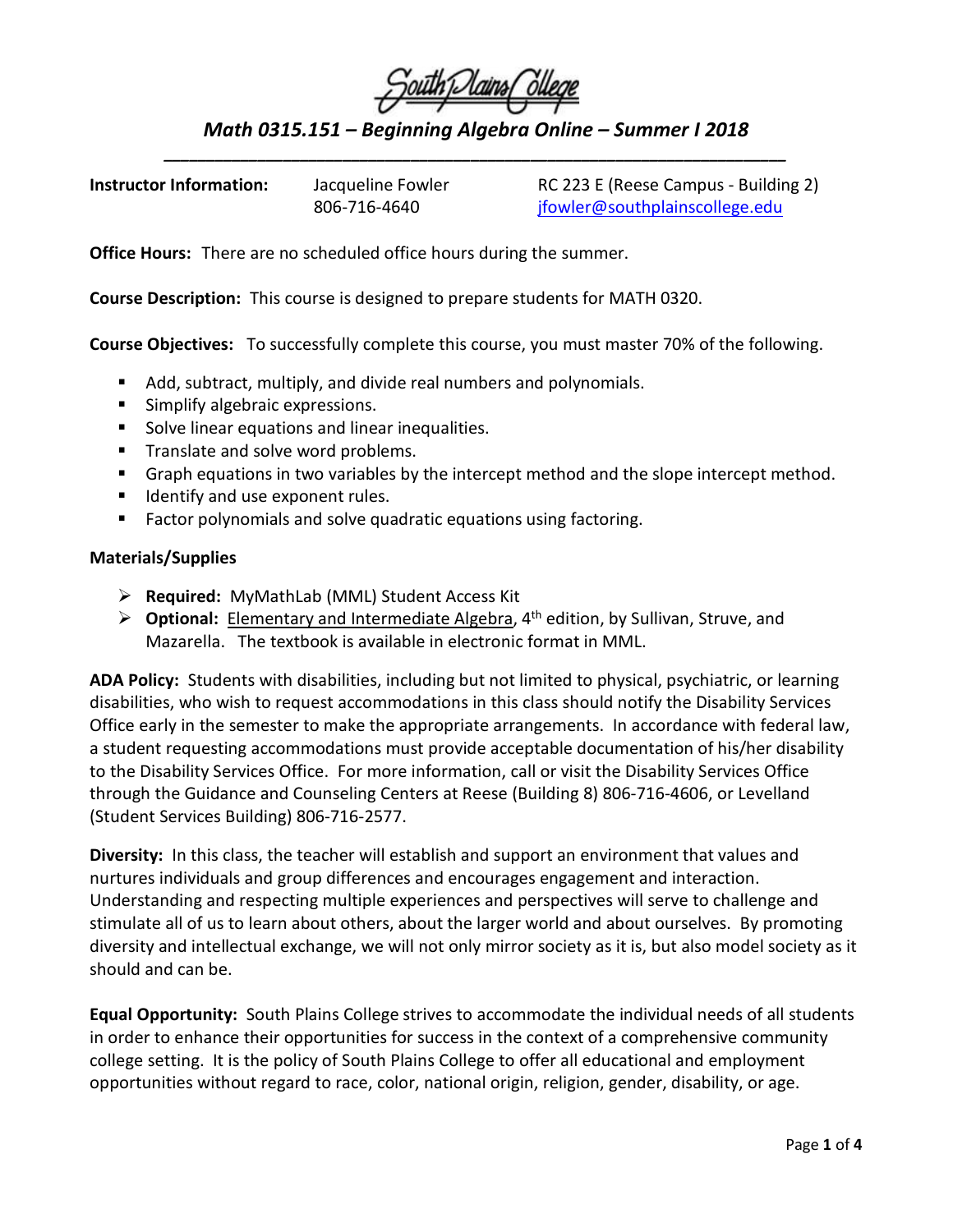**Campus Concealed Carry Syllabus Statement:** Campus Concealed Carry - Texas Senate Bill - 11 (Government Code 411.2031, et al.) authorizes the carrying of a concealed handgun in South Plains College buildings only by persons who have been issued and are in possession of a Texas License to Carry a Handgun. Qualified law enforcement officers or those who are otherwise authorized to carry a concealed handgun in the State of Texas are also permitted to do so. Pursuant to Penal Code (PC) 46.035 and South Plains College policy, license holders may not carry a concealed handgun in restricted locations. For a list of locations, please refer to the SPC policy at: [\(http://www.southplainscollege.edu/human\\_resources/policy\\_procedure/hhc.php\)](http://www.southplainscollege.edu/human_resources/policy_procedure/hhc.php)

Pursuant to PC 46.035, the open carrying of handguns is prohibited on all South Plains College campuses. Report violations to the College Police Department at 806-716-2396 or 9-1-1.

## **Class Policies**

**Blackboard:** Blackboard is an online course management system that SPC uses for course information. In Blackboard, you will find the course syllabus, outline, and instructions on MyMathLab. For technical support, call 806-716-2180 or email [blackboard@southplainscollege.edu.](mailto:blackboard@southplainscollege.edu)

**MyMathLab**: We will be using a math website called MyMathLab (MML). In MML, you will find all math assignments, class announcements, email, tutoring help, the textbook, and much more. You can access MML directly at [www.mymathlab.com.](http://www.mymathlab.com/) For technical support, log into MML, and click on support.

**Logging into your course:** When you sign up in MML, your name MUST appear EXACTLY as it appears in campus connect. If your name does not appear as it does on my class roster, then you will not receive a grade for the class. If someone other than you logs into this course, you will be dropped immediately regardless of the reason and you will receive an F or X at my discretion.

**Attendance Policy:** Attendance and effort are the most important activities for success in this course. Your attendance is monitored through completion of assignments in MML. Logging into the course does not keep you compliant. You must be turning in work. **If you miss any 6 assignments, you may be dropped from this class and receive an X or F**.

**Withdrawal from the course:** If you wish to drop this class, you must complete the required steps with the Admissions office as soon as possible. If you are unable to do this in person, contact the Admissions office immediately. In your email, you will need to state/explain why you need to withdrawal, your current location as to why you can't in person, and provide a copy of your photo ID. Carbon-copy me in the email. Include specific course to be dropped and include your full name and SPC ID number. Until the drop is officially processed, you will continue to be on my class roll and will be at risk of being dropped by me if you miss the maximum number of assignments.

**Academic Integrity:** It is the aim of the faculty of South Plains College to foster a spirit of complete honesty and a high standard of integrity. Please refer to the SPC Student Guide under "Student Misconduct" and "Academic Integrity" regarding consequences for cheating and plagiarism.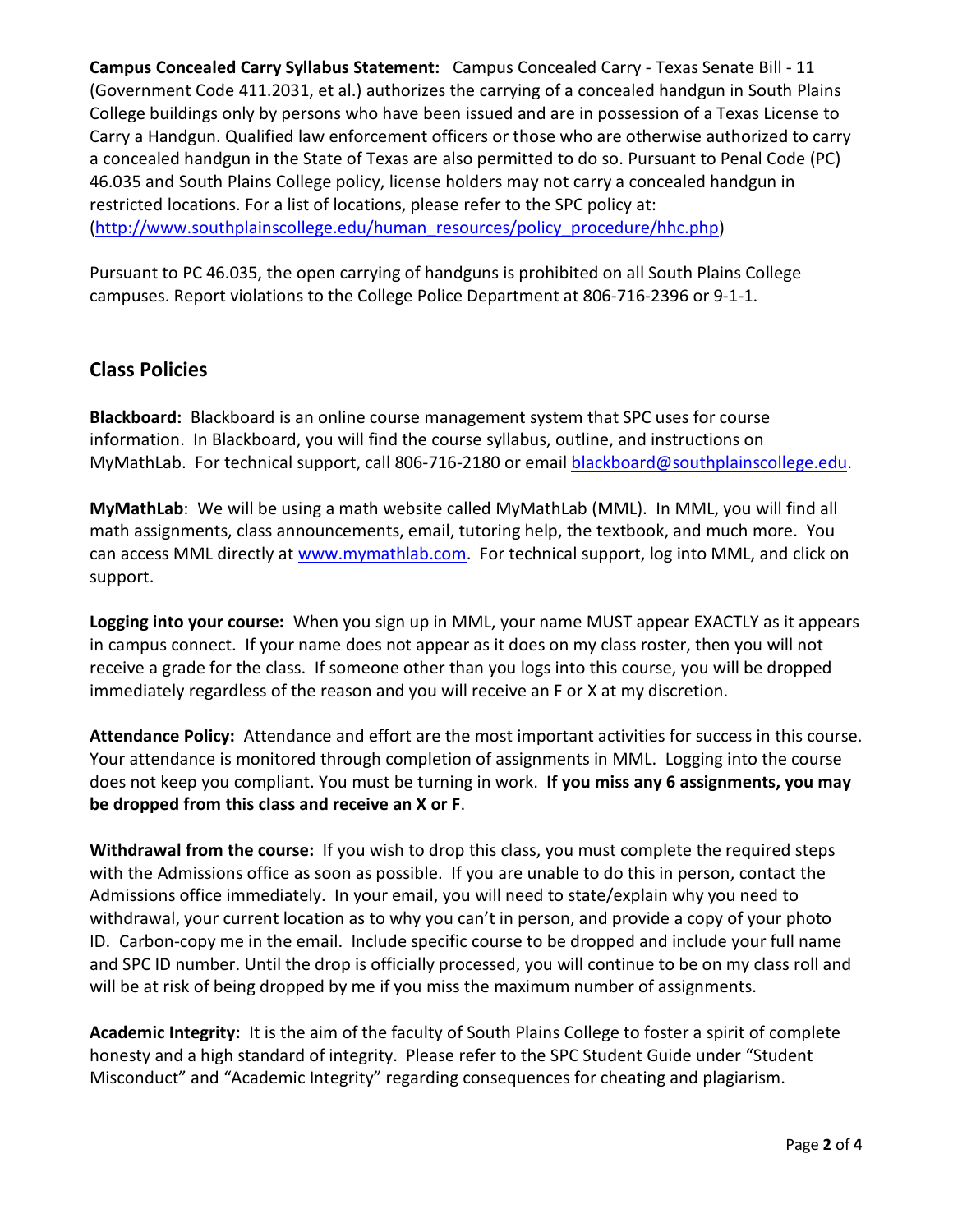**Computer Issues:** If your personal computer becomes "disabled", there are computer labs on all SPC campuses which you may use to access this course. You may also find a public computer to do your work. **Computer problems, mechanical failures, internet service provider issues, etc. do not constitute excuses for late submission of work.** If the SPC server goes down, it will not affect MML since you can access MML directly at [www.mymathlab.com.](http://www.mymathlab.com/)

**Communication:** I will respond to all emails within 48 hours. After 11 AM on Friday, the response time could be longer on the weekend. When you email me through MML, check the email you used when registering to find my reply. Do not use all CAPS or text language in your emails, and make sure to sign your name to the bottom of EVERY email you send to me.

**Netiquette:** Professionalism, respect, and courtesy are required at all times. **NO PROFANITY** under any circumstances in any situation. Confrontational behavior will NOT be tolerated, and you will be dropped from this course immediately to receive an X or F at my discretion.

## **Assignments and Grades**

**General Info / Extension of deadlines:** Before starting any assignment, you should go through the "How to Enter Answers" tutorial in order to understand how to enter your answers. Please make note of all deadlines on the outline in Blackboard. You can work as far in advance as you would like. Assignments are open on the first day of class with the due dates listed so you can plan accordingly to complete all assignments on time. All assignments are timed, and are due by the time and date listed in the outline. You will get the full amount of time unless you start the assignment right before the deadline. Then, you forfeit the full amount of time. For example, if the test allows 2 hours to complete, and you start the test 30 minutes prior to the deadline, then you are only allowed 30 minutes to complete the test. You should ALWAYS stay a few days ahead of schedule (preferable a week ahead) so that if you have any issues, it can be resolved before the deadline. Issues cannot be resolved after the deadline. You must give me 24 hours to fix any issues. NEVER wait until the last minute to complete an assignment. Computers seem to have issues when you are in a hurry to meet a deadline. To be fair to everyone, assignments will NOT be accepted late for ANY reason, so do NOT even ask. *No exceptions!* 

**Tutoring/Videos:** To help you with the lessons, there are videos in MML under "Multimedia Library" and "Lesson Videos". You also have access to free tutoring on any SPC campus and in MML under "Pearson Tutor Services".

**Homework:** Homework assignments are located in MML under the "Homework" tab. If you do not want to spend all of your time in front of the computer, the homework assignment may be printed, worked on paper, and then the answers can be entered at a different time. You can log out and come back to work homework assignments. You should not settle for less than a 100 on all homework assignments since you can rework all problems until you get them right. If you miss a problem, or if you just want more practice, hit "similar exercise" at the bottom of the screen for a new problem to work. Three homework grades will be dropped at the end of the semester.